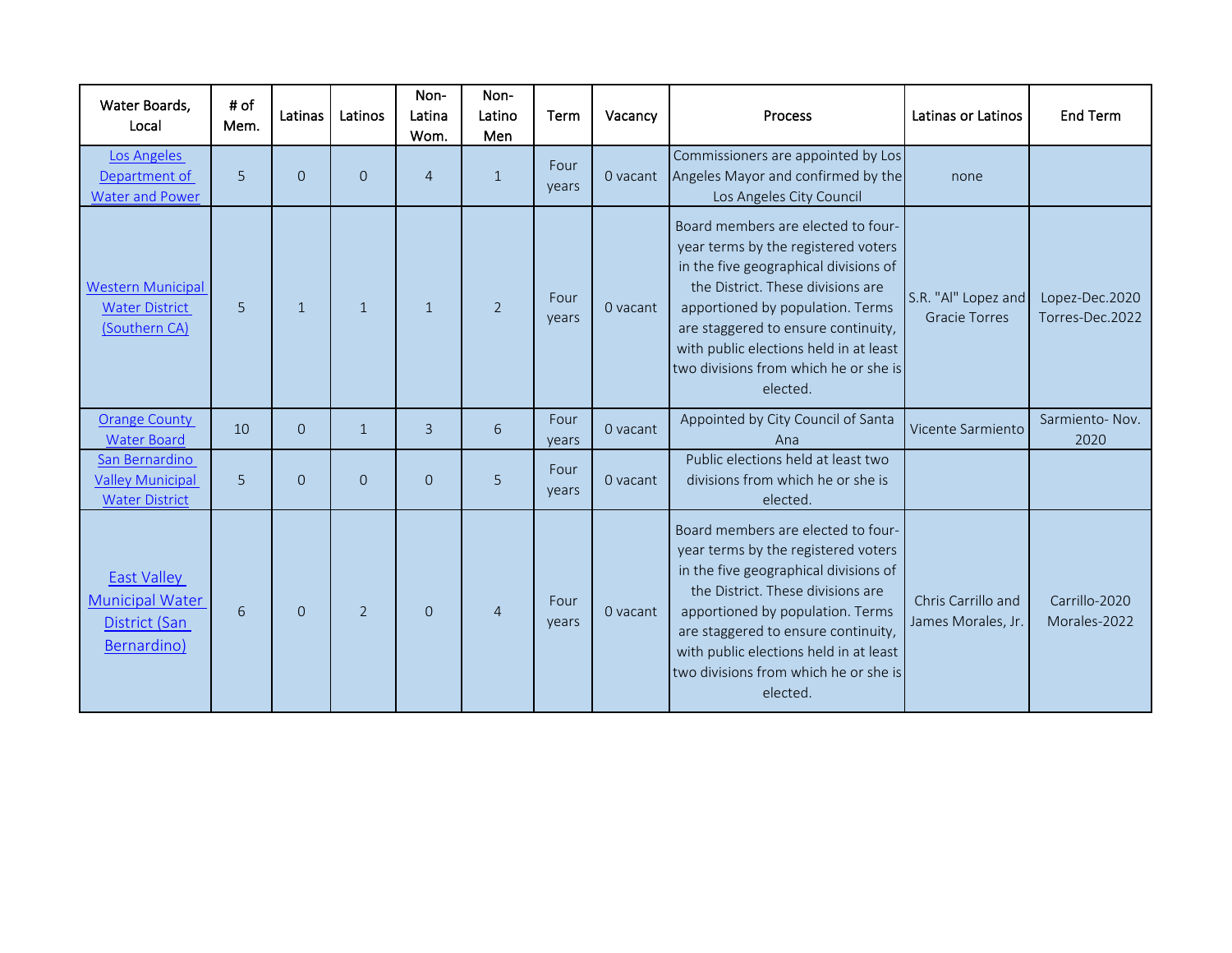| Coachella Valley<br><b>Water District</b>                    | $\overline{5}$ | $\Omega$       | $\mathbf{1}$   | $\overline{0}$ | $\overline{4}$ | Four<br>years | 0 vacant | CVWD is a special district established<br>by the state legislature and<br>governed by a 5-member Board<br>elected to 4-year terms by district<br>voters. Each director represents a<br>division of the district and is elected<br>by division. The Board sets policy<br>and represents the ratepayers.                                                                                                                                                                                                                                                                                                                                                                                            | Castulo R. Estrada               | Estrada-2022           |
|--------------------------------------------------------------|----------------|----------------|----------------|----------------|----------------|---------------|----------|---------------------------------------------------------------------------------------------------------------------------------------------------------------------------------------------------------------------------------------------------------------------------------------------------------------------------------------------------------------------------------------------------------------------------------------------------------------------------------------------------------------------------------------------------------------------------------------------------------------------------------------------------------------------------------------------------|----------------------------------|------------------------|
| Water Boards, Regional                                       |                |                |                |                |                |               |          |                                                                                                                                                                                                                                                                                                                                                                                                                                                                                                                                                                                                                                                                                                   |                                  |                        |
| Los Angeles<br><b>Regional Water</b><br><b>Quality Board</b> | 5              | $\overline{2}$ | $\overline{0}$ | $\mathbf{O}$   | $\overline{3}$ | Four<br>years | 2 Vacant | The Governor of California appoints<br>the seven-member Regional Board,<br>whose members serve four-year<br>terms once they are confirmed by<br>the State Senate. Members of the<br>Regional Board serve part-time and<br>conduct their business at regular<br>meetings where public participation<br>is encouraged. The Board normally<br>holds public meetings 10 times per<br>year to make decisions on water<br>quality matters.<br>Regional Board members represent<br>specific categories related to the<br>control of water quality, and must<br>reside in, or have a principal place of<br>business within, the Region.<br>VACANCIES: Water, Water Supply,<br>Water Quality, Agriculture. | Irma Munoz and<br>Cynthia Guzman | Both Sept. 30,<br>2023 |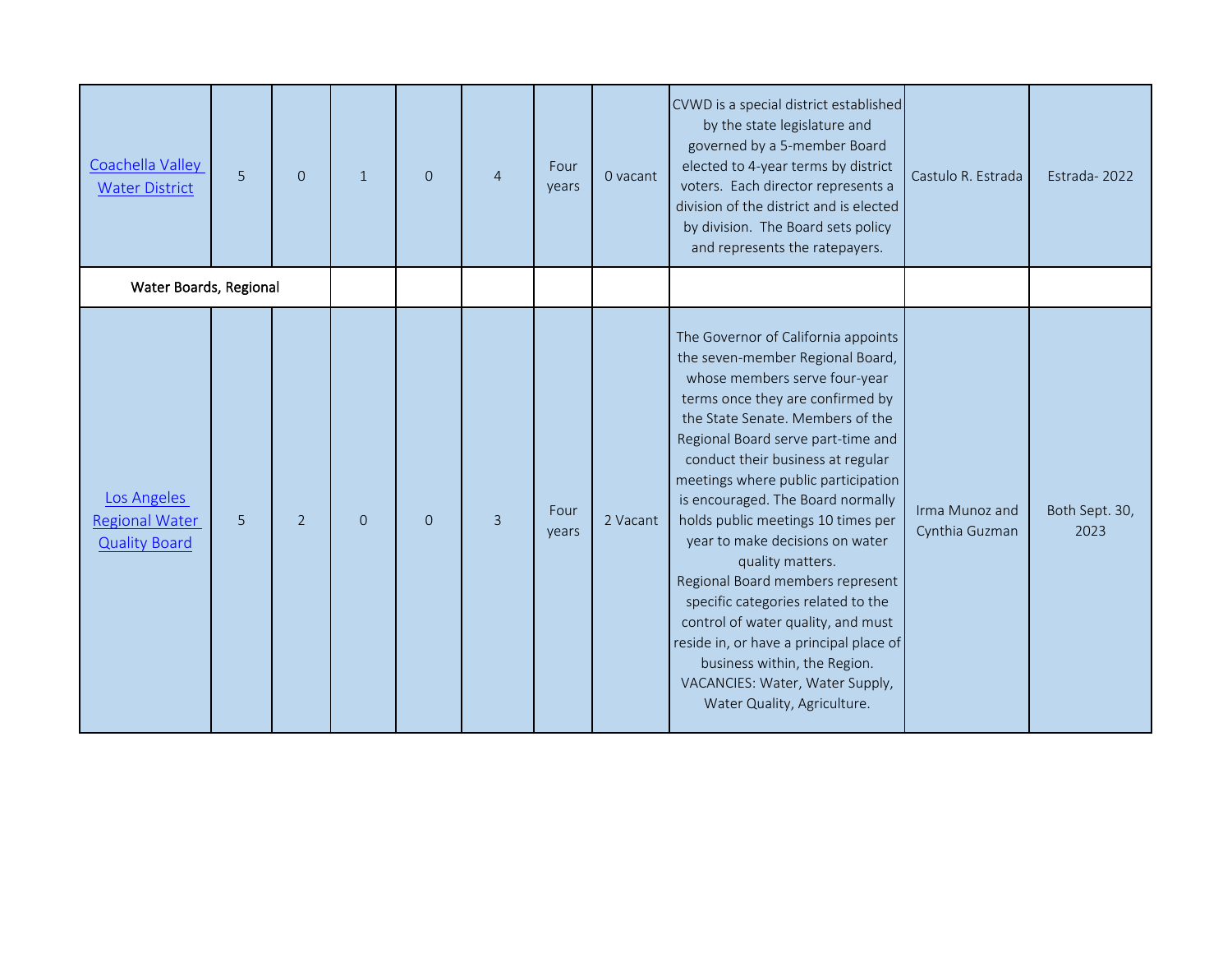| Central Coast<br>Regional Water<br><b>Quality Board</b>      | 5               | $\mathbf{O}$   | $\overline{0}$ | $\overline{2}$ | $\overline{3}$ | Four<br>years | 0 vacant | California Water Code Section 13201<br>provides for the Governor to appoint<br>nine members to the Regional Water<br>Quality Control Board. Each member<br>shall reside or have a principal place<br>of business within the region.<br>Appointments are made to fulfill<br>seven categories of representation:<br>water supply, conservation, and<br>production; irrigated agriculture;<br>industrial water use; municipal<br>government; county government;<br>recreation, fish and wildlife; public;<br>and two water quality members.<br>Appointments are subject to<br>confirmation by the state Senate. |  |
|--------------------------------------------------------------|-----------------|----------------|----------------|----------------|----------------|---------------|----------|--------------------------------------------------------------------------------------------------------------------------------------------------------------------------------------------------------------------------------------------------------------------------------------------------------------------------------------------------------------------------------------------------------------------------------------------------------------------------------------------------------------------------------------------------------------------------------------------------------------|--|
| Lahontan<br><b>Regional Water</b><br><b>Quality District</b> | $6\phantom{1}6$ | $\overline{O}$ | $\Omega$       | $\overline{2}$ | $\overline{A}$ | Four<br>years | 1 vacant | California Water Code Section 13201<br>provides for the Governor to appoint<br>nine members to the Regional Water<br>Quality Control Board. Each member<br>shall reside or have a principal place<br>of business within the region.<br>Appointments are made to fulfill<br>seven categories of representation:<br>water supply, conservation, and<br>production; irrigated agriculture;<br>industrial water use; municipal<br>government; county government;<br>recreation, fish and wildlife; public;<br>and two water quality members.<br>Appointments are subject to<br>confirmation by the state Senate. |  |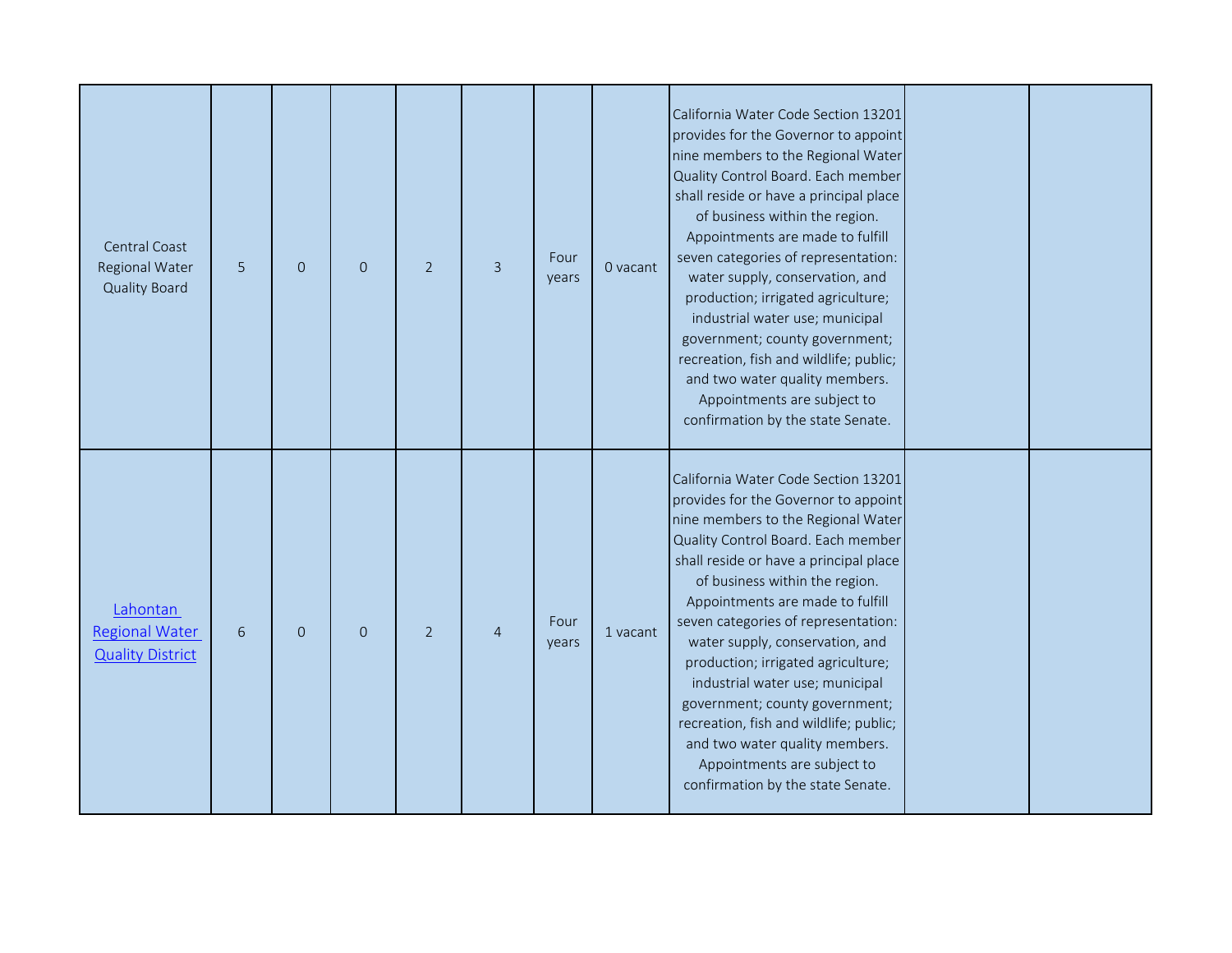| San Diego Regional<br><b>Water Quality</b><br>Control Board                | $\overline{7}$ | $\mathbf{1}$ | $\Omega$ | $\overline{3}$ | $\overline{3}$ | Four<br>years | 0 vacant | California Water Code Section 13201<br>provides for the Governor to appoint<br>nine members to the Regional Water<br>Quality Control Board. Each member<br>shall reside or have a principal place<br>of business within the region.<br>Appointments are made to fulfill<br>seven categories of representation:<br>water supply, conservation, and<br>production; irrigated agriculture;<br>industrial water use; municipal<br>government; county government;<br>recreation, fish and wildlife; public;<br>and two water quality members.<br>Appointments are subject to<br>confirmation by the state Senate.     | Celeste Cantu  | Sept. 30. 2023 |
|----------------------------------------------------------------------------|----------------|--------------|----------|----------------|----------------|---------------|----------|------------------------------------------------------------------------------------------------------------------------------------------------------------------------------------------------------------------------------------------------------------------------------------------------------------------------------------------------------------------------------------------------------------------------------------------------------------------------------------------------------------------------------------------------------------------------------------------------------------------|----------------|----------------|
| Colorado River<br>Regional Water<br><b>Quality Control</b><br><b>Board</b> | 5              | $\mathbf{1}$ | $\Omega$ | $\overline{2}$ | $\overline{2}$ | Four<br>years | 2 vacant | California Water Code Section 13201<br>provides for the Governor to appoint<br>seven members to the Regional<br>Water Quality Control Board. Each<br>member shall reside or have a<br>principal place of business within the<br>region. Appointments are made to<br>fulfill seven categories of<br>representation: water supply,<br>conservation, and production;<br>irrigated agriculture; industrial water<br>use; municipal government; county<br>government; recreation, fish and<br>wildlife; public; and two water<br>quality members. Appointments are<br>subject to confirmation by the state<br>Senate. | Sahara Huazano | Sept. 30, 2020 |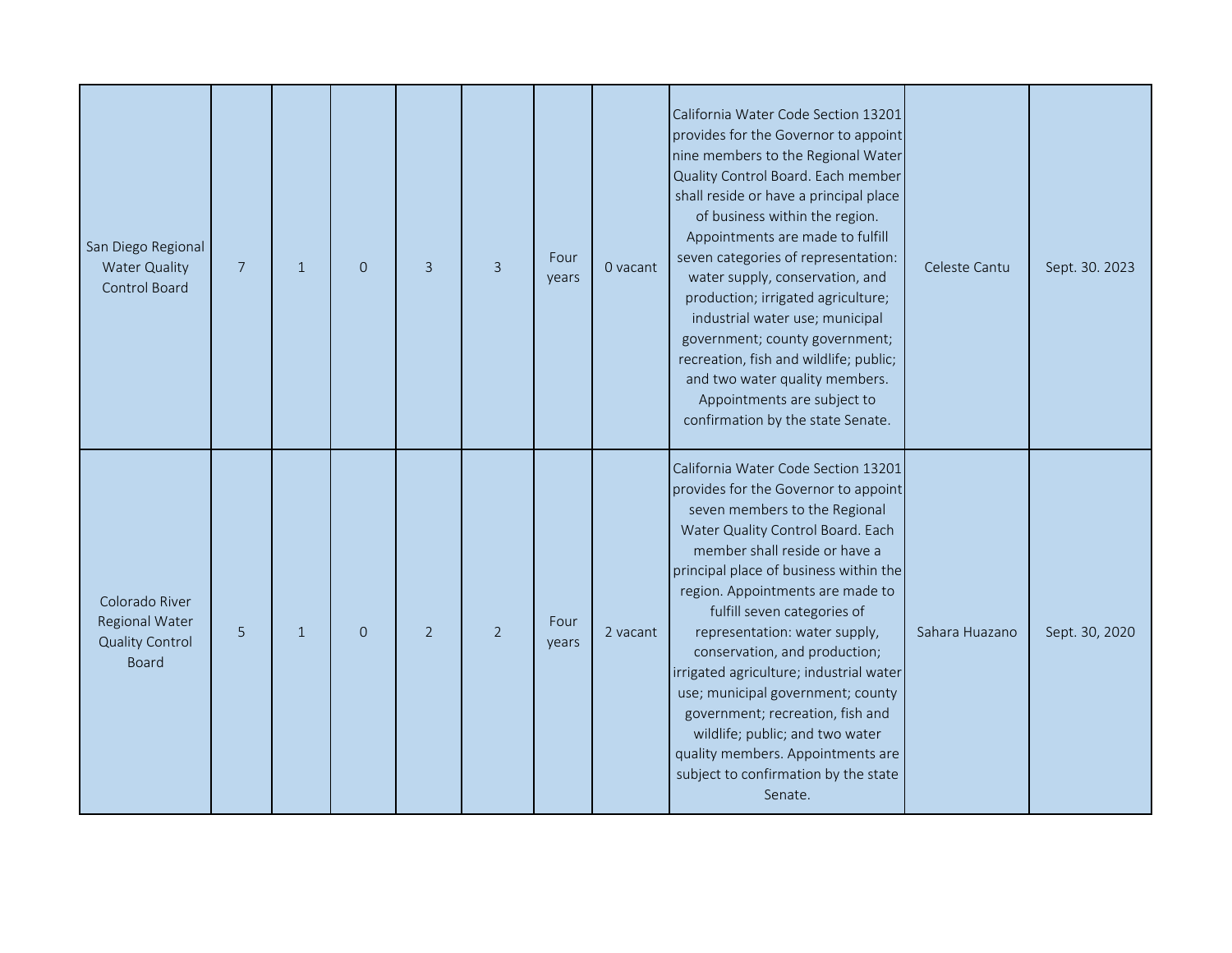| Santa Ana<br><b>Regional Water</b><br><b>Quality Control</b> | $7\overline{ }$ | $\overline{O}$ | $\mathbf{1}$   | $\overline{2}$ | $\overline{4}$ | Four<br>years | 0 vacant | California Water Code Section 13201<br>provides for the Governor to appoint<br>nine members to the Regional Water<br>Quality Control Board. Each member<br>shall reside or have a principal place<br>of business within the region.<br>Appointments are made to fulfill<br>seven categories of representation:<br>water supply, conservation, and<br>production; irrigated agriculture;<br>industrial water use; municipal<br>government; county government;<br>recreation, fish and wildlife; public;<br>and two water quality members.<br>Appointments are subject to<br>confirmation by the state Senate. | Tom M. Rivera            | Rivera- 9/23/2023       |
|--------------------------------------------------------------|-----------------|----------------|----------------|----------------|----------------|---------------|----------|--------------------------------------------------------------------------------------------------------------------------------------------------------------------------------------------------------------------------------------------------------------------------------------------------------------------------------------------------------------------------------------------------------------------------------------------------------------------------------------------------------------------------------------------------------------------------------------------------------------|--------------------------|-------------------------|
| Environmental Boards, Local                                  |                 |                |                |                |                |               |          |                                                                                                                                                                                                                                                                                                                                                                                                                                                                                                                                                                                                              |                          |                         |
| Port of Los Angeles                                          | 5               | $\mathbf{1}$   | $\overline{O}$ | $\overline{2}$ | $\overline{2}$ | Five<br>years | 0 vacant | The five-member board is appointed<br>by the Mayor of Los Angeles and<br>confirmed by the Los Angeles City<br>Council. The commissioners serve<br>five-year terms and elections are<br>held every July for the offices of<br>president and vice president                                                                                                                                                                                                                                                                                                                                                    | Lucia Moreno-<br>Linares | Moreno-Linares-<br>2022 |
| Environmental<br>Boards, Regional                            |                 |                |                |                |                |               |          |                                                                                                                                                                                                                                                                                                                                                                                                                                                                                                                                                                                                              |                          |                         |